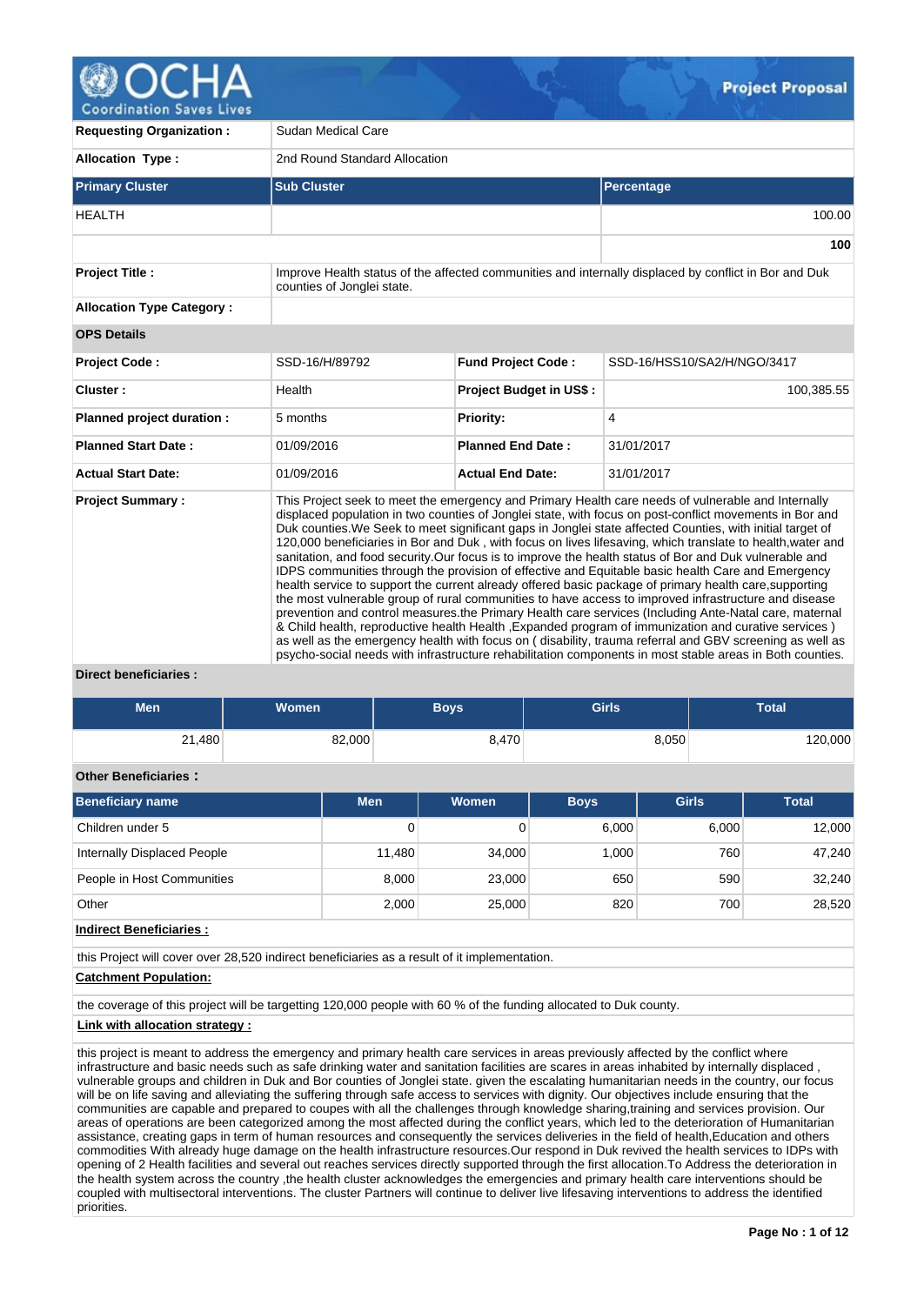## **Sub-Grants to Implementing Partners :**

| <u>Gas Granto to impromonting raithford in</u>         |                                     |                         |  |                             |  |  |  |  |  |  |
|--------------------------------------------------------|-------------------------------------|-------------------------|--|-----------------------------|--|--|--|--|--|--|
| <b>Partner Name</b>                                    |                                     | <b>Partner Type</b>     |  | <b>Budget in US\$</b>       |  |  |  |  |  |  |
|                                                        |                                     |                         |  |                             |  |  |  |  |  |  |
| Other funding secured for the same project (to date) : |                                     |                         |  |                             |  |  |  |  |  |  |
|                                                        | <b>Other Funding Source</b>         |                         |  | <b>Other Funding Amount</b> |  |  |  |  |  |  |
|                                                        |                                     |                         |  |                             |  |  |  |  |  |  |
| Organization focal point:                              |                                     |                         |  |                             |  |  |  |  |  |  |
| <b>Name</b>                                            | <b>Title</b>                        | <b>Email</b>            |  | Phone                       |  |  |  |  |  |  |
| Dr. Deng Mayom Deng                                    | <b>Executive Director</b>           | dengmayom@gmail.com     |  | 0955117468                  |  |  |  |  |  |  |
| Zacheus Arabon                                         | Project Officer                     | zacheusarabon@yahoo.com |  | 0954129367                  |  |  |  |  |  |  |
| moses Kinyanjui                                        | <b>Grant and Finance</b><br>manager | mosekinya06@yahoo.com   |  | 0956036547                  |  |  |  |  |  |  |
| <b>BACKGROUND</b>                                      |                                     |                         |  |                             |  |  |  |  |  |  |

## **1. Humanitarian context analysis**

South Sudan had been facing many humanitarian crisis since the conflict broke out on Dec 2013,where every county, Payam and village/resettlement is asking for attention and theservice of basic needs though the greater Upper Nile region was the most affected areas; following the signing of the peace agreement by the government and Opposition a relative peace was seen in our operational areas as a result We established a chain of health services targeting the over 25,000 IDPs people in Duk counties from Uror, Nyirol and Ayod respectively with support from CHF and 12,525 IDPs from Bor with 500 returnees from greater Equatoria , as the result of the recent conflict, current unserved. Since the beginning of 2016, the humanitarian crisis in the country was increasing and spreading quickly, being a greater concerns despite the transitional government of national unity formation in April 2016.The July incident in Juba revealed more negative hazards in the country should be expected if necessary measures are not taken , with current stand of more than 2.5 millons people affected , with 1.6 million IDPs, with 53.4 % being children and nearly 900,000 refugees in the neighboring countries.Hunger and malnutrition have reached historic levels and taken hold in previously stable areas.Jonglei state and Duk and Bor Counties have been in dire need of humanitarian assistance like most og greater Upper Nile communities where half million were displaced and complete destruction of the health and school infrastructures was seen. The recent peace accord was their hope for rebuilding hope for rebuilding and strength to move forward. SMC is national based organization which is the leading agency supporting health services in the two counties, with a chain of 25 Health facilities.The destruction of health infrastructure especially in Duk county and the insecurity which make accessibility more difficulty haven't improve much,since the first six months of 2016 saw continued reports of widespread of sexual violence,mortality has been exacerbated by acute malnutrition and diseases,including a malaria and cholera outbreaks. SMC supported counties of Bor and Duk are vulnerable for major outbreak of diseases due to the highest number of displaced persons, returnees and much more host communities where in a day the record number of consultation received round up to 100 patients for a day. The following are our data for one week. Date 26/7/2016-6/8/2016 recorded cases on Malaria 253, Severe acute respiratory syndrome 391,Diarrhoea with blood cases 25, Acute watery diarrhea 90, curative consultation 601 and other cases. in our Bor areas inhabited by IDPs and sourranding facilities reflected the following data total consultation 7832, Respiratory tract Infections 2,458, diarrhea 2182 and Penta 1007

Despite the new transitional government formation (TGoNU), the violence continued in multiple location causing a lot more challenges, especially economic deterioration indicators, humanitarian needs to intensify and increase leading on instability in the areas previously considered relatively stable in the ares Greater Bahr El Ghazal and Greater Equatorial regions of which in the other way round forced the resident living within the region some move to the neighboring countries and other moved to their indigenous areas with hope at least of a better living which contributes to the higher demand for the services to the area, Our Operation areas in Duk and Bor are just clear Example of the recent fighting which force over 20,000 people to Poktap and Padiet as well as creating. Moreover with the presence of SMC in Duk and Bor Counties, we are community motivated to reach and deliver the services to the beneficiaries and IDPs where ever they are been settled. SMC will still continue operating its facilities and delivering services in Duk and Bor counties, where our main strategy will focused to reach the most beneficiaries demands.

### **2. Needs assessment**

SMC is implementing Primary health care services to Duk IDPs for the last two Years. Based on our previous surveys and community discussion, the Urgent need are related to the basic needs such maintaining the health service delivery in adiet and Dorok, where IDPs been settled. We have 2 Health facilities functional at 100 % support from CHF, since the RRHP funding been very slow and reduced. In Bor county people from Malou, arek, gakyuom and others surrounding areas near the river have been with out services and they are unable to go back to their original sites due to fear and insecurity. Based on this finding and with communication from the coenrs CHDs and Counties leadership, We acknowledge and have identify to address such gaps in their areas. retention of qualified personnel in areas such as Dorok and Padiet is crucial, since the previous situation led to the personnel gap and the current RRHP low stage and delay of funding could lead to a toal collapse of the services. the Conflict already was translated to poor health service and negatie impact on basic services. These services are teir hope to stay and rebuild their lives, otherwise a situation of being displaced could emerge if we don't deliver such basic needs.

Our intervention is clearly focusing on the main causes of avoidable mortality such as diarrheal diseases, Acute repiratory infection, Malaria and maternal health related complications,as well as the Exppanded programm of Immunization which threaten thousand of lives. The increase potential cases of TB and HIV/AIDS among IDPs, while the host community require to strech lready limited ressources in other areas of servics. this is the current situation in our operation areas such as poktap and Padiet, Hwere thousand IDPs from Payang Just arrived following the recent fighting in Pajut between Government and Rebels group.There is clear gap of emergency obstetric and neonatal care, the trauma cases though considered reduced , we could epect huge numbers if the current situation is not contained and managed well. Considering the lack of Secondary services, the current health facilities are the only options, where all cases are managed and then referred to the concerns institution, mostly out of the county.

### **3. Description Of Beneficiaries**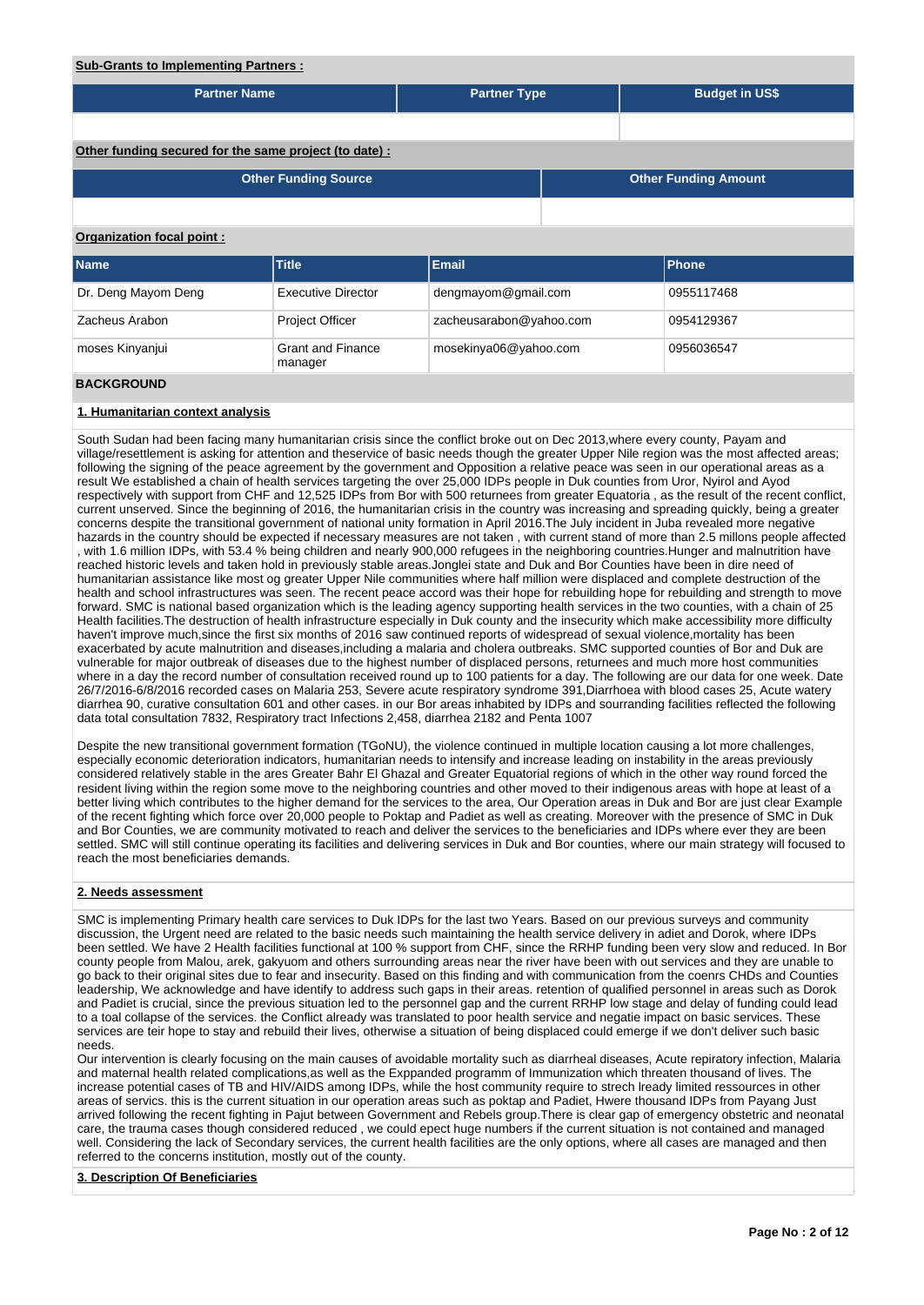Project beneficiaries target is 120,000 as broken down based on the gender, male 21,480 representing 17.9% , female population is 82,000 of which has the highest percentage of 69 % and children under the age of five years 16,720 in three counties. The highest population being IDPs or returnees to their counties of origin which amount the major vulnerability environment and exposure to the outbreak of diseases and which leads to the most need for medicals and other basic services in the area. The women in their age bearing ages, children and other vulnerable groups, consisting of individuals who come to the health facilities for access for a day to day consultation.

## **4. Grant Request Justification**

The crisis phenomenon in South Sudan has totally deepened and escalated despite the hope for current formation of transitional government of unity. The Upper Nile states being affected since the beginning of the conflict in 2013 and the recent signed peace being their only hope to return and rebuild their homes. with the same crisis situation particularly in Jonglei state which its always in a tense on daily outbreaks (due to over flooding in the area) that lead to lose of life, other being cases of gun shots, ANC cases, high rate of malaria, water/blood Diarrhea cases, and need more of health education practices. SMC does operate in two counties, More than 250,000 people were displaced that earlier from 2013 and still more unstable environment due to poor hygiene, cattle raiding cases casing havoc notions among the communities which results to hostility and deaths (through cattle raiding). As June monthly updates indicates the results as follows: Duk facilities summery Consultations under 5yrs 1,125, consultations above 5yrs 2,343,Diarrhea cases under 5yrs195, Pneumonia under 5yrs 122, malaria cases 497, ANC 1st 32, ANC 2nd 19, and the health education exercise which covered 13,991 beneficiaries in the month of June and cholera awareness carried on in the month of May, the participant beneficiaries on the ORP site 10,025 and number treated ORS-321.

The operation for not less than 10 years in the region have made the familiarity of SMC staff get in-touch closely to the communities around the region/ highly cooperation that leads to team work and a well huge geographical experience areas and community involvement. Through this grant we are going to support 5 health facilities in Duk and Bor Counties targeting Pajut, Dorok and Padiet in Duk and Malou and Arek in Bor respectively . Some of this facilities were supported by CHF in the first phase ended on 31/jun/2016 and others are areas where need have been highlighted both by the partner,CHD and the Communities leaders. If not supported, it will be much more difficult to deploy the qualified personnel to address the health related issues affecting these populations.for the agent need for qualified personnel to be allocated to reach the beneficiaries i.e IDPs/host communities as far as the geographical nature of the region is concerned and due to the recent received medical supply we urge your highly support in coordination with your office to make this to the next goal. Absence of this support (CHF) will actually leave the community desperate and exposed to more crisis than before as far as health is concerned.

SMC,we already been operating in holistic approach where WASH,Nutrition and Health are integrated, with focus on live saving and basic health service deliveries. strengthening the existing referral and reporting system such as DHIS and EWARNS as our mean of reporting with the cluster and national system, to increase coverage and efforts on health education and promotion to prevent diseases at the facilities and communities levels.SMC is the leading agency on primary health care services, its our obligation to reinforce the community of the health services in the 5 facilities, retention and the relocation of qualified personnel in many areas, capacity building of SMC personnel, medical equipment's and rehabilitation and payment of the staff salaries in four facilities in Duk county. Failure to support will eventually lead to poor delivery of services to the vulnerable communities whom they are already been facing the challenges, might also lead to closure of the facilities supporting IDPs in the county and leaving no change to reopen some of the conflicted affected health facilities in places where population have returned back.

### **5. Complementarity**

This Project is designed to complement our ongoing Primary Health care services in Bor and Duk counties, Since our developmental funding can't cover all the counties need at least for now, The CHF funding will eventually support the needs of the identifies communities in both counties by availing the health service closer to them and as a result SMC and the county will be palnning the future interventions in order to take over such activities. most of the facilities are currently struggling with staff unppaid which represent the Major chain of our Health facilities in both counties with over 22 health facilities.the propoused areas of intervention have been accissible all through and with particular focus in Duk Padiet and Dorok has been supported through the CHF fuunding at 100 % during the first Quater. a great appreciation from the beneficiaries make Us to continue serving their needs.

## **LOGICAL FRAMEWORK**

## **Overall project objective**

To improve health standard of vulnerable people in the communities of Bor and Duk county of Jonglei states. Provision of effective services and equitable health care that is accessible to the most vulnerable groups (IDPs,returnees, and host community) Improve infrastructure and disease prevention, through control measures against malaria, Acute watery Diarrhea, Pneumonia pregnancy related cases complication and Co-existent on building relationship and creating awareness on outbreak diseases in Duk county region.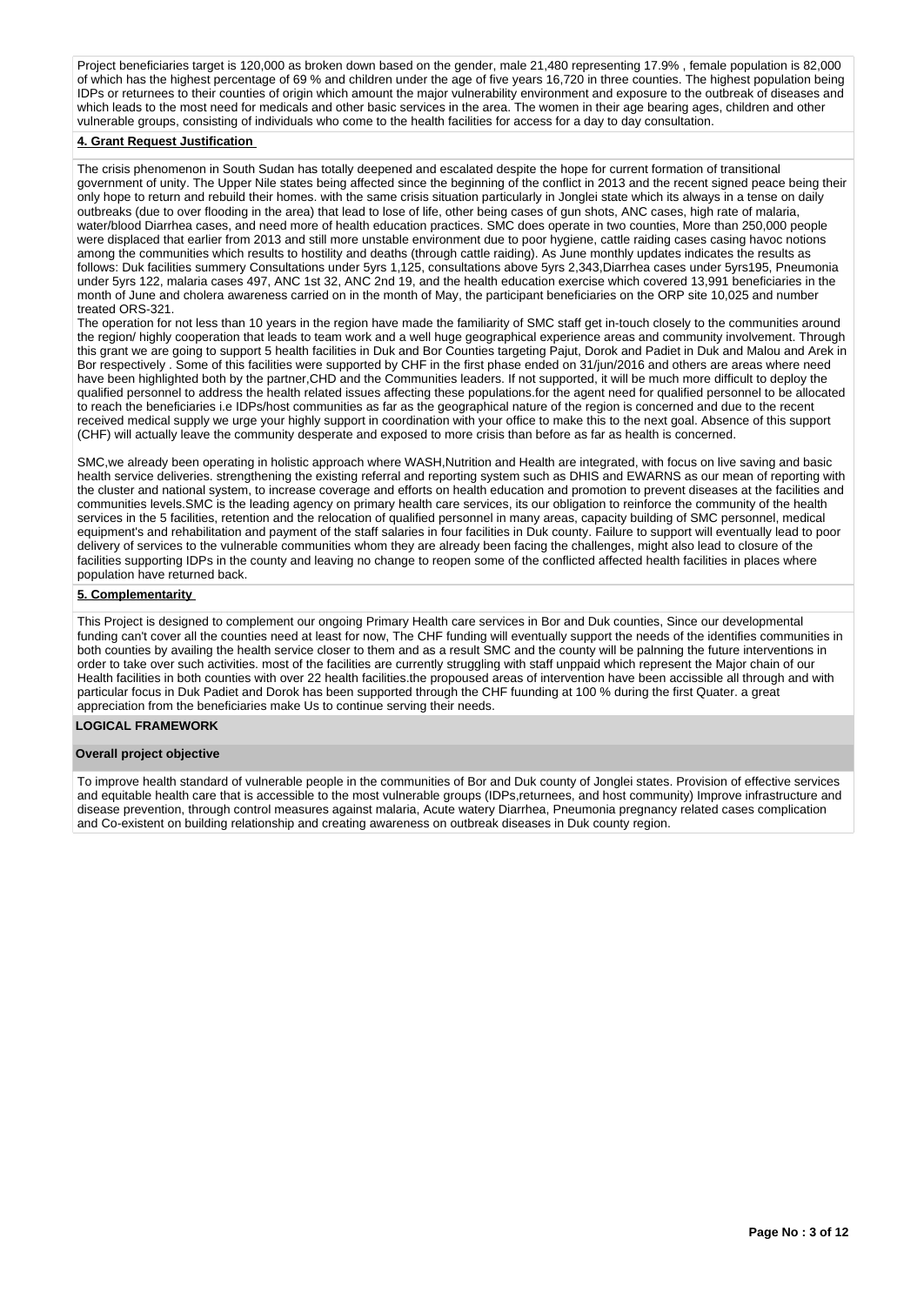| <b>HEALTH</b>                                                                                                                                                                                                                                                                                         |                                                                                                                   |                                 |
|-------------------------------------------------------------------------------------------------------------------------------------------------------------------------------------------------------------------------------------------------------------------------------------------------------|-------------------------------------------------------------------------------------------------------------------|---------------------------------|
| <b>Cluster objectives</b>                                                                                                                                                                                                                                                                             | <b>Strategic Response Plan (SRP) objectives</b>                                                                   | <b>Percentage of activities</b> |
| CO1: Improve access, and scale-up<br>responsiveness to, essential emergency<br>health care, including addressing the major<br>causes of mortality among U5C (malaria,<br>diarrhea and Pneumonia), emergency<br>obstetric care and neonate services in<br>conflict affected and vulnerable populations | HRP 2016 SO1: Save lives and alleviate<br>suffering through safe access to services and<br>resources with dignity | 70                              |
| CO2: Prevent, detect and respond to<br>epidemic prone disease outbreaks in conflict<br>affected and vulnerable populations                                                                                                                                                                            | HRP 2016 SO1: Save lives and alleviate<br>suffering through safe access to services and<br>resources with dignity | 30                              |

**Contribution to Cluster/Sector Objectives :** Contribution to the cluster/sector objectives will be reflected clearly on the support of this project which will provide to the most vulnerable and needy persons, being our primary target. Our focus is to deliver lifesaving interventions, the suffering of the IDPs and Host communities,currently struggling to return to their normal lives, supporting the current functional Health facilities and setting an out reach services to such location and hard to reach area in Bor and Duk counties county of jonglei despite the all challenges, in the other case our support will help them to revitalize their energies through the availability of continues support in the areas of health service deliveries and in support of existing health services delivery of the basic health services with community engagement, revamping functional health facilities, strengthening services delivery to hard environment as an access and security permit and address the needs of the vulnerable groups, cross cutting issues such as gender violence, psycho-social services, HIV cases management and referrals, strengthen communicable disease control and outbreak response through inter-cluster approach. SMC has strategical strong Monitoring and Evaluation units where our responses will be coordinated and shared accordingly with the cluster coordinators and present on duties for the delivery of health services.

### **Outcome 1**

To improve the standard health services deliveries by revamping and maintaing the existing facilities in conflict affected and vulnerable regions.

## **Output 1.1**

### **Description**

Number of functional and supported health facilities with improved access and received essential medical supplies serving the IDPs and the Host communities in Bor and Duk counties of Jonglei state.

## **Assumptions & Risks**

SMC personnel are well determined and security doesn't prevent communities from accessing services and availability of funding to support skilled personnel

## **Activities**

### **Activity 1.1.1**

A comprehensive provision of primary health care, focus on maternal-child health cases, establishment of referral system at supported institutions

## **Activity 1.1.2**

Monthly supervision by project officer and field supervisor to all functional health facilities within the SMC operational area

## **Activity 1.1.3**

functional EPI services at the supported helth facilties with all the basic Equipments and adequate and Qualified Human ressource. **Activity 1.1.4** 

provide comprehensive Primary health care services with focus on maternal and child health with establishment of referral system **Indicators**

### **End cycle beneficiaries Fnd cycle Code Cluster Indicator Men Women Boys Girls Target** Indicator 1.1.1 | HEALTH Frontline # Number of functional health facilities in conflict -affected and other vulnerable states 3 **Means of Verification :** weekly and month reports, field supervision and monitoring Indicator 1.1.2 | HEALTH Frontline # of people reached by health education and promotion before and during outbreaks 6,500 15,200 2,30  $\Omega$ 1,50 0 25,500 **Means of Verification :** health facility weekly and monthly reports Indicator 1.1.3 HEALTH Frontline Total number of U5 deaths recorded within the facility 3,00  $\Omega$ 2,50  $\Omega$ 5,500 **Means of Verification :** Weekly and Monthly reports **Outcome 2** Improve health service deliveries through capacity building of the health personel, CHD and rehabilitation of infrastructure **Output 2.1 Description**

Returnees,IDPsand host communities have access to better quality health services in Jonglei state in Bor and Duk Counties

**Assumptions & Risks**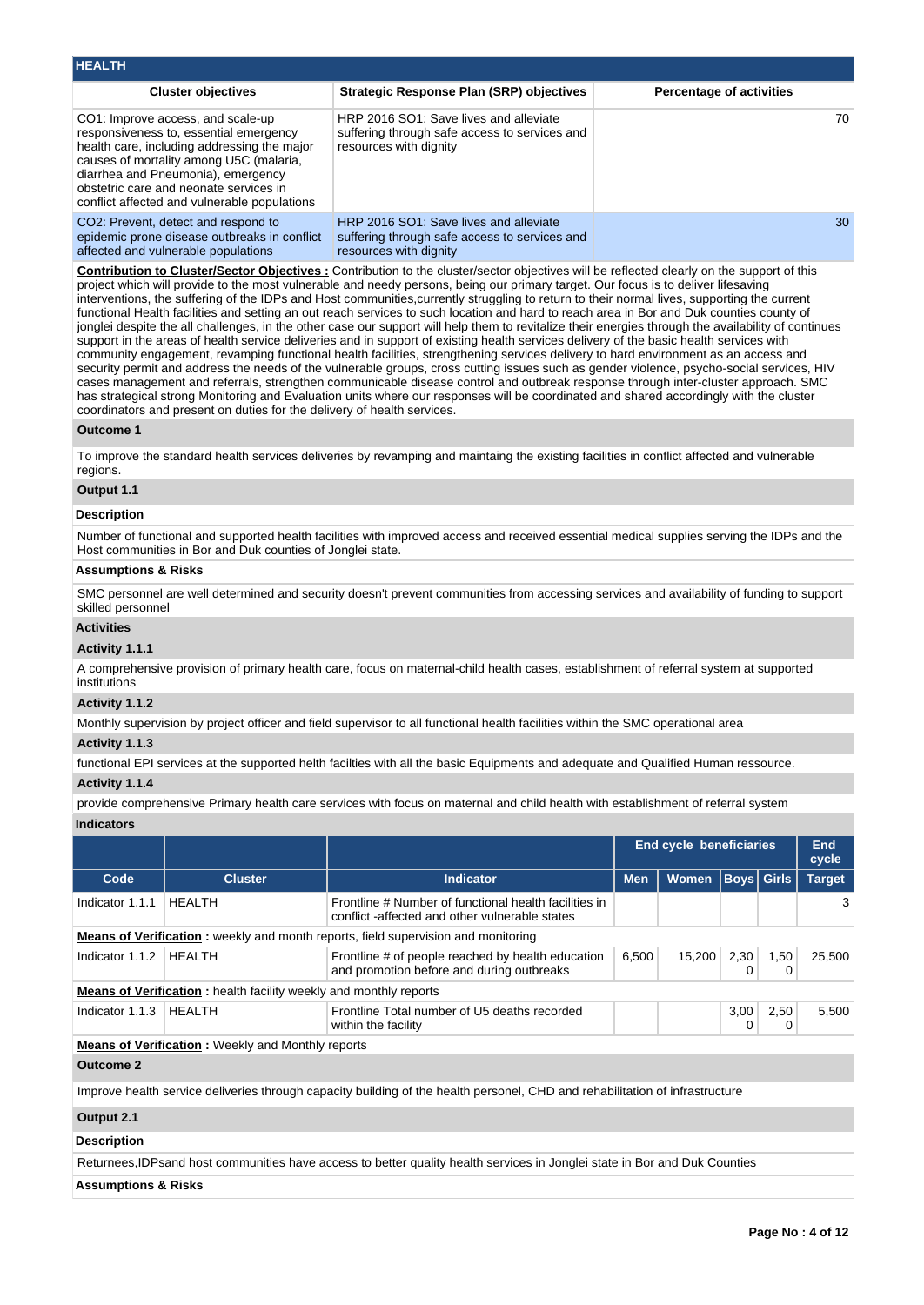SMC staff has sufficient operational capacity to continue the implementation and availability of funding

## **Activities**

## **Activity 2.1.1**

Provision of cold chain system and vaccines at all the level of functional health facilities in Jonglei, with focus on Bor South and Duk counties. **Activity 2.1.2** 

Supervision and joint monitoring with the CHD and partners to the functional and supported health facilities in Jonglei state, specially in Bor south and Duk counties

## **Activity 2.1.3**

Provision of monthly staff salaries through the project cycle

## **Activity 2.1.4**

procurement and distribution of medical equipment and supplies, plus others communities to support the functional health facilities in Bor South and Duk counties of Jonglei State

## **Activity 2.1.5**

Minor rehabilitation and maintenance of facilities of totally affected by rains in Padiet, Duk county and Lualdit respectively in Bor South **Indicators**

|                               |                                                                           |                                                                                                                |            | <b>End cycle beneficiaries</b> |                   | <b>End</b><br>cycle |                |
|-------------------------------|---------------------------------------------------------------------------|----------------------------------------------------------------------------------------------------------------|------------|--------------------------------|-------------------|---------------------|----------------|
| Code                          | <b>Cluster</b>                                                            | <b>Indicator</b>                                                                                               | <b>Men</b> | <b>Women</b>                   | <b>Boys</b> Girls |                     | <b>Target</b>  |
| Indicator 2.1.1               | <b>HEALTH</b>                                                             | Frontline # of children with 3 doses of pentavalent<br>vaccine                                                 |            |                                | 1,55              | 1,60<br>0           | 3,150          |
|                               | <b>Means of Verification:</b> weekly and monthly reports at each facility |                                                                                                                |            |                                |                   |                     |                |
| Indicator 2.1.2               | <b>HEALTH</b>                                                             | Frontline # of children 6 to 59 months receiving<br>measles vaccinations in emergency or returnee<br>situation |            |                                | 1,00<br>$\Omega$  | 1,25<br>0           | 2,250          |
| <b>Means of Verification:</b> |                                                                           |                                                                                                                |            |                                |                   |                     |                |
| Indicator 2.1.3               | HEALTH                                                                    | Frontline # of staff trained on disease surveillance<br>and outbreak response                                  | 20         | 10                             |                   |                     | 30             |
| <b>Means of Verification:</b> |                                                                           |                                                                                                                |            |                                |                   |                     |                |
| Indicator 2.1.4               | HEALTH                                                                    | number of health facilities (PHCC/PHCU<br>rehabilitated in Bor South and Duk Counties of<br>Jonglei State      |            |                                |                   |                     | $\overline{2}$ |
|                               |                                                                           | <b>Means of Verification:</b> Rehabilitation and construction and the field visit reports                      |            |                                |                   |                     |                |
| <b>Additional Targets:</b>    |                                                                           |                                                                                                                |            |                                |                   |                     |                |

## **M & R**

## **Monitoring & Reporting plan**

SMC is the leading health institution in Duk county for the last 10 years in Primary health care delivery services and we utilizes a Weekly, monthly and Quarterly reports system in all our programming sector with strong records in monitoring our activities implementation and results, to show the impact of the health services as part of our goals. We have adopted all the current national M &E reports systems, to reports our indicators in our operational areas of Jonglei will particular focus in Bor and Duk counties. Using the DHIS system, the national IDSR- weekly format and the health cluster weekly report format. These systems measures progress towards objectives and their impact and ensure appropriate report that is aligned to meet the CHF's reporting requirement. Our M &E officer are familiar and have been going through training update each year, with several years using the system, leading to strong knowledge and experience on the system and data collection. For the last 2 years of the conflict, we have been operating in different IDPs areas such as Minkaman in Awerial, Twice east and Bor serving the IDPs people, and our past records shows our effects are excellent at the facilities levels. We are going to utilize the national reporting registries ( Weekly, monthly and Quarterly reports forms) to collect data of relevant activities such as the Out- Patient, ANC, EPI, referral cases, out -reach services etc, to produce the Quarterly, Midterm and final reports. Such data could be accessed by others institutions with access to the national reporting system, such as DHIS and IDRS as national data base services. In Addition, the weekly IDRS is filled shared with the County CHD, state Ministry of health, health cluster coordinator and national ministry of Health weekly. Commodities received and distributed will be reported to CHF and the cluster respectively through the Midterm or final report and Uploaded to the GMS system. With over 10 years using various reporting formats and timelines, this background make SMC team strong and capable of ensuring appropriate monitoring and reporting plan that align itself to meet all the CHF and cluster reporting requirements. We will both institutions with the detailed reporting specific to scope of the proposal and segregate the data by gender, age etc as may be required by the summary reports. All the reports will be shared with all the concerns institutions timely and verification of all the reported data will be undertaken by the SMC,CHD, SMoH in our operational areas.

## **Workplan**

| Activitydescription                                                                                                                                                      | Year |   |  |  |  |   |                  |  |
|--------------------------------------------------------------------------------------------------------------------------------------------------------------------------|------|---|--|--|--|---|------------------|--|
| Activity 1.1.1: A comprehensive provision of primary health care, focus on<br>maternal-child health cases, establishment of referral system at supported<br>institutions |      |   |  |  |  | X | X                |  |
|                                                                                                                                                                          |      | Χ |  |  |  |   |                  |  |
| Activity 1.1.2: Monthly supervision by project officer and field supervisor to all<br>functional health facilities within the SMC operational area                       |      |   |  |  |  |   | $\check{ }$<br>⋏ |  |
|                                                                                                                                                                          |      | Χ |  |  |  |   |                  |  |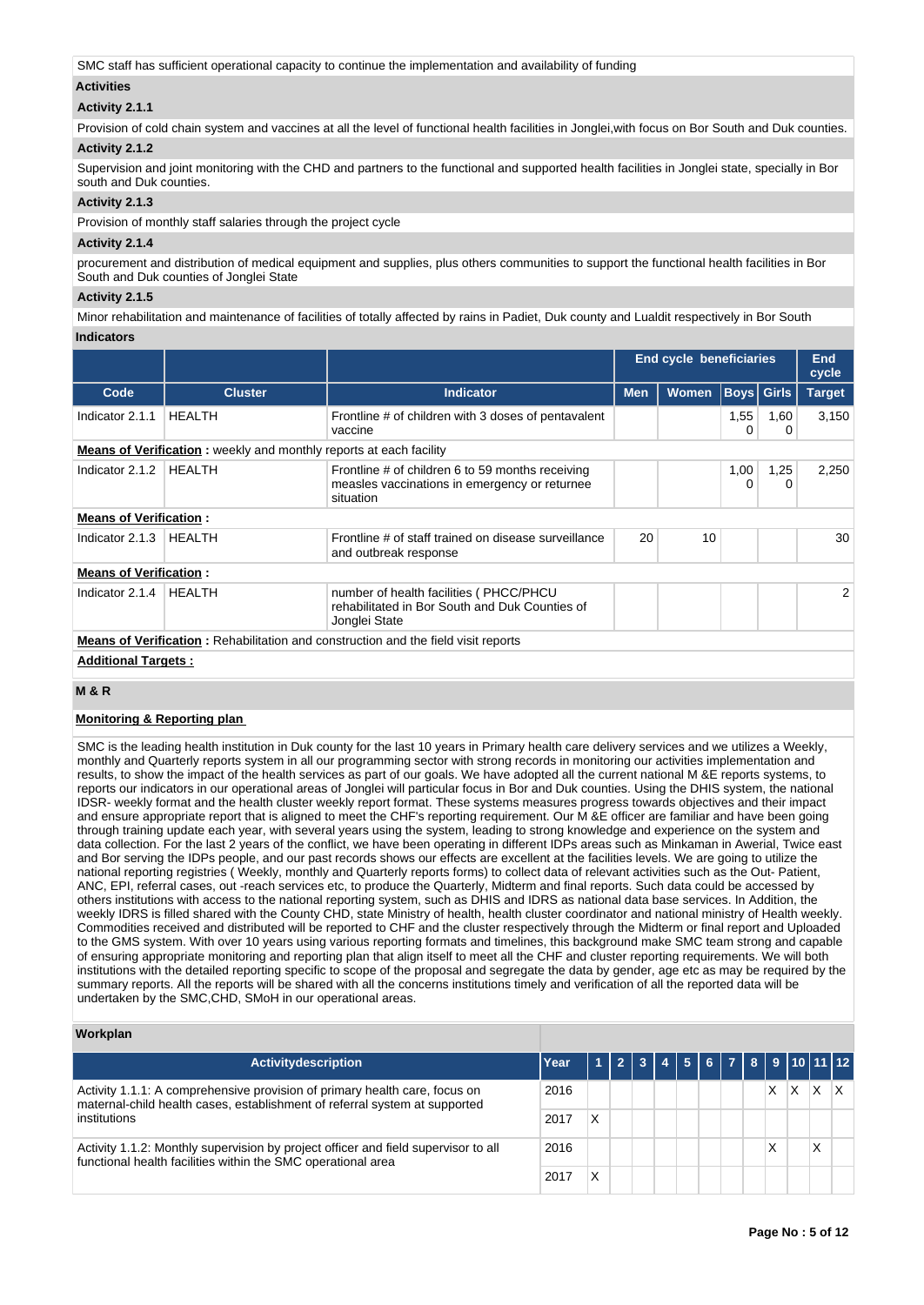| Activity 1.1.3: functional EPI services at the supported helth facilties with all the<br>basic Equipments and adequate and Qualified Human ressource.                                         |      |   |  | X        | X.       | X        | X.       |
|-----------------------------------------------------------------------------------------------------------------------------------------------------------------------------------------------|------|---|--|----------|----------|----------|----------|
|                                                                                                                                                                                               | 2017 | X |  |          |          |          |          |
| Activity 2.1.1: Provision of cold chain system and vaccines at all the level of<br>functional health facilities in Jonglei, with focus on Bor South and Duk counties.                         | 2016 |   |  | X        | <b>X</b> | X.       | ΙX.      |
| 2017                                                                                                                                                                                          |      | X |  |          |          |          |          |
| Activity 2.1.2: Supervision and joint monitoring with the CHD and partners to the<br>functional and supported health facilities in Jonglei state, specially in Bor south and<br>Duk counties. |      |   |  | X        |          | X        |          |
|                                                                                                                                                                                               |      | X |  |          |          |          |          |
| Activity 2.1.3: Provision of monthly staff salaries through the project cycle                                                                                                                 |      |   |  | $\times$ | IX.      | <b>X</b> | <b>X</b> |
|                                                                                                                                                                                               | 2017 | X |  |          |          |          |          |
| Activity 2.1.4: procurement and distribution of medical equipment and supplies,<br>plus others communities to support the functional health facilities in Bor South and                       | 2016 |   |  | X        |          | X        |          |
| Duk counties of Jonglei State                                                                                                                                                                 |      |   |  |          |          |          |          |
| 2016<br>Activity 2.1.5: Minor rehabilitation and maintenance of facilities of totally affected by<br>rains in Padiet, Duk county and Lualdit respectively in Bor South<br>2017                |      |   |  |          | X        | X        | X        |
|                                                                                                                                                                                               |      |   |  |          |          |          |          |

## **OTHER INFO**

## **Accountability to Affected Populations**

The Accountability to the affected population is and requires commitment from Us through ensuring the feedback and accountability mechanisms being integrated into our strategies, monitor and evaluation and Recruiting staff, which are possible through the leadership commitment and our Human resource department. We discussed, shared with Affected population in order to request the current support.The active participation of the affected population in decision making and identification of their needs through the establishment of a system to engage them and ensure that most marginalized and affected are represented. Through our project, we are looking forward to provide accessible and timely information to the affected community on organizational procedures, structures and process that affected them to ensure that they can make informed decision and choices. Facilitating dialogues between the organization and the affected community over information provision. The formation of village health committees, the Joint supervision with the County health authorities and administration and community meeting with the affected community member are some of our channel where related issues could be addressed. We believe in order to be accountable to the affected population, a strong leadership, transparency, feedback and complain mechanism and community participation are the best ways to be accountable and share the same position with those affected, them being part of the service offered and most importantly, be part of decision making process.

## **Implementation Plan**

SMC is already supporting 2 health facilities as part of the response to the huge Influx of the IDPs of Duk due to the current conflict; We will be adding an additional Health facility to cover Bor Population in areas of Malou, Arek and Gakyuom. The current support will be dedicated to continue the service deliveries in Duk and Bor counties at 100% to the three facilities, since RRHP funds and Operation been greatly affected and reduced, for the Second Quarter of 2016. As a leading agency on Primary health care service deliveries in Bor and Duk Counties, where we are supporting 20 health facilities in Bor and 2 in Duk county, We look forward to scale Up and reopen more facilities in Duk county, under RRHP as soon as they avail he necessary financial support. These facilities does increase the number of health facilities in the conflict affected areas and paved the way for our IDPs return to their original villages and Payams as soon as the peace prevail. The current CHF facilities could be added to be supported under the developmental fund earlier next year, depending on the implementation and progress of the Peace agreement, this strategy highlight the sustainability of this facilities, when funding end. from February to June, We will be supporting two Health facilities and increase our focus to outreach, EPI services, help on opening and rehabilitating previously closed health facilities and reaching those hard to reach through mobile services with this funding support. Considering the current level of funding, We are targeting our services to be in Duk at 100 %, the current Human resource will continue supporting the 2 health facilities, being supported through CHF funding in order to maintain such services and part of the funding will be use for training, medical Equipment's and supplies as well as to support our office operation in Juba.

## **Coordination with other Organizations in project area**

| Name of the organization                                | Areas/activities of collaboration and rationale                                                                                                                                                                                                                                                                                                                                                                                                                                                                                                                                                                                   |
|---------------------------------------------------------|-----------------------------------------------------------------------------------------------------------------------------------------------------------------------------------------------------------------------------------------------------------------------------------------------------------------------------------------------------------------------------------------------------------------------------------------------------------------------------------------------------------------------------------------------------------------------------------------------------------------------------------|
| <b>JDF</b>                                              | John Dau foundation (JDF) is currently running nutritional services in<br>Duk county, SMC team with CHD at the feel level and at oour<br>supported health facilities, does the Nutritional screening and<br>identifyiong the cases for the referral to JDF as part of our current<br>cooperation and coordination of the services at the county level.                                                                                                                                                                                                                                                                            |
| WHO, UNICEF, CHD, SMoH, National MoH and Health cluster | Data sharing, provision of core pipelines (Drugs, RHkits, vaccines<br>and others supplies) We also carry out joint and supportive<br>supervsion.data analysys, wayforward, planing and coordination at<br>different levels                                                                                                                                                                                                                                                                                                                                                                                                        |
| Partners and Overral coordination                       | SMC activities are coordinated by at the Ivel of the State Minitry of<br>Health, County health department and health cluster, while specific<br>issues such as epidemic diseases and Immunization are supported<br>by WHO, UNICEF, water and sanitation by directorate of rural and<br>development at the state ministry of infrastructure with support from<br>partners and UNICEF.RRC at the state and others levels coordinate<br>the operational levels between partners in collaboration with others<br>agencies such as OCHA, UNHCR, CRS, C&D, JDF and WFP and its<br>partners in the food security and Education clusters. |
| <b>Environment Marker Of The Project</b>                |                                                                                                                                                                                                                                                                                                                                                                                                                                                                                                                                                                                                                                   |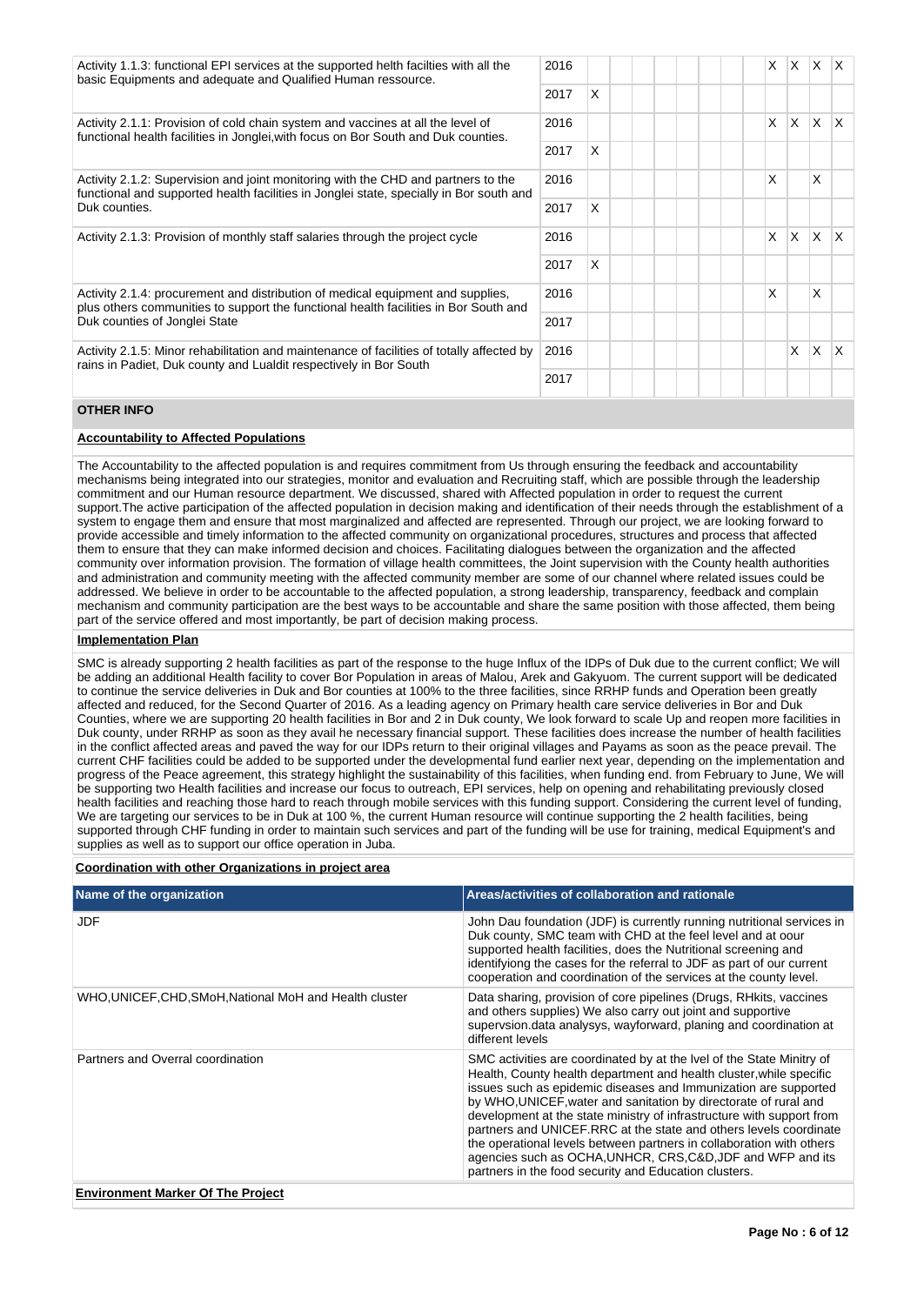## **Gender Marker Of The Project**

1-The project is designed to contribute in some limited way to gender equality

### **Justify Chosen Gender Marker Code**

This project is a tool to highlight and to address health issues with specially focus on maternal health issues and equity at the level of our organizational deliveries.

## **Protection Mainstreaming**

Since the Conflict began in December 2013, the civilian population in South Sudan has faced indignity as the result of deliberate personal violence, deprivation and restricted freedom of movement. Our Institution working with IDPs, believe that our focus goes behind people immediate needs to wider questions of personal safety and dignity of the civilian population. Identifying threats, work out mitigations plans in coordination with communities or beneficiaries of this project and monitor progress are keys elements. It is clear that no single Agency can undertake this task and We will be directing and cooperating with partners with expertise working in these areas of protection, including the GBV and Child Protection by extending our partnership by sharing Information and way forward as a collective responsibilities. cases of violations should be referred promptly and in accordance with standard operating procedures and information sharing protocols established in the area.

### **Country Specific Information**

## **Safety and Security**

Our operational areas are accessible since the beginning of the 2016 with feasible potential traders mobility from other neighboring counties (Uror and Ayod).While sustainable interventions were becoming realities due the current peace and accessibility, though the major concerns remain on the recent developments and with sporadic incidents , make some areas to be still under emergency mode, This is the case of Pajut in panyang payam, to mention some. Our targeted areas are relatively safe and calm though there may be some constrains, specifically on logistical aspect , due to heavy rains and bad roads. We believe and have planned to implement all the activities with little disturbances, since the 2nd Allocation time frame will e eventually better. SMC is already engaging the relevant authorities and institutions, so they are part of the planning. Management and delivery of the current humanitarian services in the health sector, partner monitoring plans, visit to the health facilities and IDPs sites or out reaches visit, will be developed under leadership of the county health department and in collaboration with the Office of commissioner and SMC management team, these process will easy and improve our safety and security concerns in the area as well.

## **Access**

Considering the current rainy season a challenge, though on the edges and the Upcoming dry season, the greater opportunity, we will have access to all our planned operational sites in the County. SMC have two vehicles to facilities our activities in Bor and Duk, which make our operation more efficient, by facilitating the outreach team, EPI services and drugs and other medical supplies distribution process. Though the High prices of the spare and repairs is great challenge with the current level of funding.

### **BUDGET**

| Code | <b>Budget Line Description</b>                                                                                                                                                                                                                                                                                                                                                                                                                                                                                                                                                                                                                                                                                                                                      |   | $D/S$ Quantity | <b>Unit</b><br>cost     | <b>Duration</b><br><b>Recurran</b><br>ce | $\%$<br>charged<br>to CHF | <b>Total Cost</b> |
|------|---------------------------------------------------------------------------------------------------------------------------------------------------------------------------------------------------------------------------------------------------------------------------------------------------------------------------------------------------------------------------------------------------------------------------------------------------------------------------------------------------------------------------------------------------------------------------------------------------------------------------------------------------------------------------------------------------------------------------------------------------------------------|---|----------------|-------------------------|------------------------------------------|---------------------------|-------------------|
|      | <b>Staff and Other Personnel Costs</b>                                                                                                                                                                                                                                                                                                                                                                                                                                                                                                                                                                                                                                                                                                                              |   |                |                         |                                          |                           |                   |
| 1.1  | <b>Clinical Officer</b>                                                                                                                                                                                                                                                                                                                                                                                                                                                                                                                                                                                                                                                                                                                                             | D |                | 2 750.0<br>0            | 5                                        | 100.00                    | 7,500.00          |
|      | He/she will be in-charge of the facility and it daily administrative management, including staffing attendance, condcut diagnostic<br>and management of all the cases, carry out minor surgeries and all the saving procedures, refer cases to the next level of health<br>care, lead the Health Education planning at the facility levels. He/She will document and reports all the activities at the facility level<br>with submission of Weekly and monthly reports data to the M & E officer and does report to the field supervisor; there will be two<br>of them One allocated to each health facility. The unit number includes ALL benefits (medical, leave, transport, housing) plus 17%<br>employer's contribution towards pension                        |   |                |                         |                                          |                           |                   |
| 1.2  | <b>Certificated Nurses</b>                                                                                                                                                                                                                                                                                                                                                                                                                                                                                                                                                                                                                                                                                                                                          | D |                | 2 700.0<br><sup>0</sup> | 5                                        | 100.00                    | 7,000.00          |
|      | He/she will be Incharge of the nursing units at the Health facility and the hard to reach mobiles clinics; and will be carry out all the<br>nursing care procedures to the admitted or Out patients clients (administering Medications, requesting drugs supplies from the<br>pharmacy, making wound dressing), He also will lead the basic hygiene and infection control according to the South Sudan/WHO<br>standards, supervise junior nurses and other support staff. He/She will be incharge of all the documentation and reporting<br>activities at the Unit. There will be two of them One allocated to each health facility. The unit number includes ALL benefits<br>(medical, leave, transport, housing) plus 17% employer's contribution towards pension |   |                |                         |                                          |                           |                   |
| 1.3  | <b>Lab Assistants</b>                                                                                                                                                                                                                                                                                                                                                                                                                                                                                                                                                                                                                                                                                                                                               | D | 2 <sup>1</sup> | 450.0<br><sup>0</sup>   | 5                                        | 100.00                    | 4,500.00          |
|      | He/She shall assit the Lab Technicians on daily routines. there will be two of them One allocated to each health facility. The unit<br>number includes ALL benefits(medical, leave, transport, housing) plus 17% employer's contribution towards pension                                                                                                                                                                                                                                                                                                                                                                                                                                                                                                            |   |                |                         |                                          |                           |                   |
| 1.4  | Midwife                                                                                                                                                                                                                                                                                                                                                                                                                                                                                                                                                                                                                                                                                                                                                             | D |                | 2 550.0<br>0            | 5                                        | 100.00                    | 5,500.00          |
|      | He/she shall be incharge of all the ANC units care, providing ANC services, conduct safe deliveries at the facility and community<br>level, detect and refer complications, ensure breastfeeding, promote family planning and take care of Documentation and<br>reporting of the activities at the mother child health Unit. She/He will be reporting to the Clinical officer or Senior Nurse. The unit<br>number includes ALL benefits(medical, leave, transport, housing) plus 17% employer's contribution towards pension                                                                                                                                                                                                                                        |   |                |                         |                                          |                           |                   |
| 1.5  | <b>CHW</b>                                                                                                                                                                                                                                                                                                                                                                                                                                                                                                                                                                                                                                                                                                                                                          | D | 3              | 244.0<br>0              | 5                                        | 100.00                    | 3.660.00          |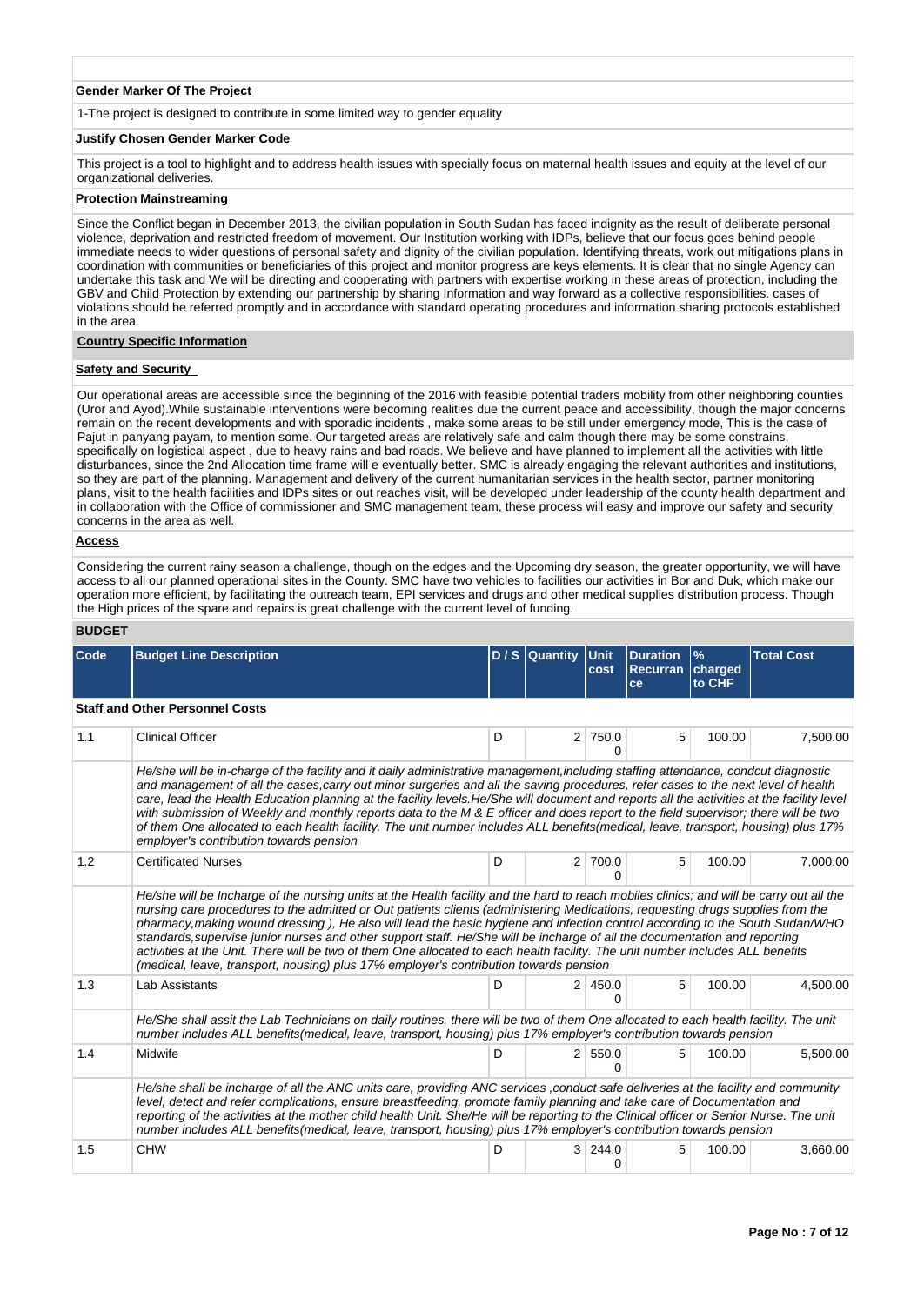|      | He/She will be focal health persons and incharge at the level of PHCU, providing Medical care. Making Diagnosis and treatment<br>of commonest illness at the community using the national guidelines, Provide Health Education and participate in health and<br>development projects in collaboration with village health committees, community elders etc. Keep correct records of all treated<br>cases, referral and provide Weekly and Monthly reports to the M& E departments through the Field Supervisor; there will be three<br>of them one allocated to each Supported Health facility. The unit number includes ALL benefits(medical, leave, transport,<br>housing) plus 17% employer's contribution towards pension |   |                |                       |   |        |          |  |  |
|------|-------------------------------------------------------------------------------------------------------------------------------------------------------------------------------------------------------------------------------------------------------------------------------------------------------------------------------------------------------------------------------------------------------------------------------------------------------------------------------------------------------------------------------------------------------------------------------------------------------------------------------------------------------------------------------------------------------------------------------|---|----------------|-----------------------|---|--------|----------|--|--|
| 1.6  | <b>EPI Vaccinators</b>                                                                                                                                                                                                                                                                                                                                                                                                                                                                                                                                                                                                                                                                                                        | D |                | 6 300.0<br>0          | 5 | 100.00 | 9,000.00 |  |  |
|      | They will be part of team to be conducting Immunization activities at the facility level as well as to conduct Outreaches<br>services. Screen children, records information and prepare the vaccine, administer vaccine follow up schedule, stock the vaccines<br>accordingly and return them to the central Cold chain, Records used vaccines by types and Quantity and submit a records plus<br>daily, weekly and monthly reports to the M& E officer through the Field supervisor; there will be six of them two allocated to each<br>Supported Health facility. The unit number includes ALL benefits(medical, leave, transport, housing) plus 17% employer's<br>contribution towards pension                             |   |                |                       |   |        |          |  |  |
| 1.7  | Dispenser                                                                                                                                                                                                                                                                                                                                                                                                                                                                                                                                                                                                                                                                                                                     | D |                | 2 200.0<br>0          | 5 | 100.00 | 2,000.00 |  |  |
|      | He/she will be part of the team at the health facility level. His /her main duties will be dispensing the prescribed drugs, compiling<br>and requesting drugs from pharmacist as well as explaining the dosage and drugs consumption to the patients.                                                                                                                                                                                                                                                                                                                                                                                                                                                                         |   |                |                       |   |        |          |  |  |
| 1.8  | Guards                                                                                                                                                                                                                                                                                                                                                                                                                                                                                                                                                                                                                                                                                                                        | D |                | $2 \mid 148.0$<br>0   | 5 | 100.00 | 1,480.00 |  |  |
|      | He/She will be incharge of the security facility and guards and protect the facility assets, must make sure all the assets at the<br>facility level, equipments, medical supplies, laboratory Equipments etc are safe and protected from thieves, HE/She is<br>responsible for the general maintenance and cleaning of the Facility, under the guidance of the Head of the facility Incharge;<br>there will be three of them One allocated to each Supported Health facility. The unit number includes ALL benefits(medical,<br>leave, transport, housing) plus 17% employer's contribution towards pension                                                                                                                   |   |                |                       |   |        |          |  |  |
| 1.9  | Clerk                                                                                                                                                                                                                                                                                                                                                                                                                                                                                                                                                                                                                                                                                                                         | D |                | 2 198.0<br>0          | 5 | 100.00 | 1,980.00 |  |  |
|      | there will be two of them One allocated to each Supported Health facility. The unit number includes ALL benefits(medical, leave,<br>transport, housing) plus 17% employer's contribution towards pension                                                                                                                                                                                                                                                                                                                                                                                                                                                                                                                      |   |                |                       |   |        |          |  |  |
| 1.10 | Cook                                                                                                                                                                                                                                                                                                                                                                                                                                                                                                                                                                                                                                                                                                                          | D |                | $2 \mid 135.0$<br>0   | 5 | 100.00 | 1,350.00 |  |  |
|      | She/he will be cooking for SMC staff in a given location and should also do other duties such as carry vaccines and other<br>supplies during Outreach. He/She will be incharge of all the cooking in a given location, washing and cleaning of the rooms, fetch<br>water, taking care and keeping inventory of the all cooking utensils and materials and will be reporting to the head of the facility<br>for any shortage of the commodity or item. The unit number includes ALL benefits(medical, leave, transport, housing) plus 17%<br>employer's contribution towards pension                                                                                                                                           |   |                |                       |   |        |          |  |  |
| 1.11 | Cleaner                                                                                                                                                                                                                                                                                                                                                                                                                                                                                                                                                                                                                                                                                                                       | D |                | 2 158.0<br>0          | 5 | 100.00 | 1,580.00 |  |  |
|      | She/He will be incharge of general cleaning of the Health supported facilities on day to day basis; there will be three of them One<br>allocated to each Supported Health facility. The unit number includes ALL benefits (medical, leave, transport, housing) plus 17%<br>employer's contribution towards pension                                                                                                                                                                                                                                                                                                                                                                                                            |   |                |                       |   |        |          |  |  |
| 1.12 | M & E/Data Officer                                                                                                                                                                                                                                                                                                                                                                                                                                                                                                                                                                                                                                                                                                            | D |                | $2 \mid 250.0$<br>0   | 5 | 100.00 | 2,500.00 |  |  |
|      | He/She is incharge of collecting and compiling weekly & monthly data for reporting purposes. The unit number includes ALL<br>benefits (medical, leave, transport, housing) plus 17% employer's contribution towards pension                                                                                                                                                                                                                                                                                                                                                                                                                                                                                                   |   |                |                       |   |        |          |  |  |
| 1.13 | Driver Mechanic                                                                                                                                                                                                                                                                                                                                                                                                                                                                                                                                                                                                                                                                                                               | D | 1 <sup>1</sup> | 620.0<br>0            | 5 | 100.00 | 3,100.00 |  |  |
|      | He/she will take the lead role on major and minor repairs of the vehicles as the soul responsibility. He will be the SMC driver in<br>the field, will be making assessment and reports of the needed spares parts or damage parts. Submit the request to the Logistic<br>Department at the Head office for the needed spares parts and repair the Vehicles. He/she will be ready to drive at odd hours<br>and especially during emergencies; he shall be located in Duk County. The unit number includes ALL benefits(medical, leave,<br>transport, housing) plus 17% employer's contribution towards pension                                                                                                                 |   |                |                       |   |        |          |  |  |
| 1.14 | <b>Boat Captain</b>                                                                                                                                                                                                                                                                                                                                                                                                                                                                                                                                                                                                                                                                                                           | D | 1 <sup>1</sup> | 400.0<br>0            | 5 | 100.00 | 2,000.00 |  |  |
|      | He/she will take the lead role on major and minor repairs of the Motorboat as the soul responsibility. He will be the SMC Boat<br>captain in the field, will be making assessment and reports of the needed spares parts or damage parts. Submit the request to the<br>Logistic Department at the Head office for the needed spares parts and repair the boat.He/she will be ready to Navigate at odd<br>hours and especially during emergencies and EPI outreaches; there will be One allocated to support Duk County. The unit<br>number includes ALL benefits (medical, leave, transport, housing) plus 17% employer's contribution towards pension                                                                        |   |                |                       |   |        |          |  |  |
| 1.15 | Project Officer                                                                                                                                                                                                                                                                                                                                                                                                                                                                                                                                                                                                                                                                                                               | D |                | 1   800.0<br>0        | 5 | 100.00 | 4,000.00 |  |  |
|      | He/She is incharge of this program activities supervision and coordination in consultation with Program director. in guiding the<br>training and the Construction or rehabilitation activities at each level. The unit number includes ALL benefits(medical, leave,<br>transport, housing) plus 17% employer's contribution towards pension                                                                                                                                                                                                                                                                                                                                                                                   |   |                |                       |   |        |          |  |  |
| 1.16 | <b>Executive Director</b>                                                                                                                                                                                                                                                                                                                                                                                                                                                                                                                                                                                                                                                                                                     | D |                | $1 \mid 4,500$<br>.00 | 5 | 10.00  | 2,250.00 |  |  |
|      | The Executive Director is incharge of the overall SMC management and Programming both inside and outside South Sudan.<br>He/she SHALL SPEARHEAD SMC's vision and mission as stipulated, his role consist on representing SMC with Donors, partners<br>and Governments, presenting the efforts done by SMC and making fundraising to fulfill the funding gaps; He/she is incharge of<br>ensuring the institution's funding is utilized in accordance to required standard of the accountability and will oversee the<br>implementation of this project. The unit number includes ALL benefits(medical, leave, transport, housing) plus 17% employer's<br>contribution towards pension                                          |   |                |                       |   |        |          |  |  |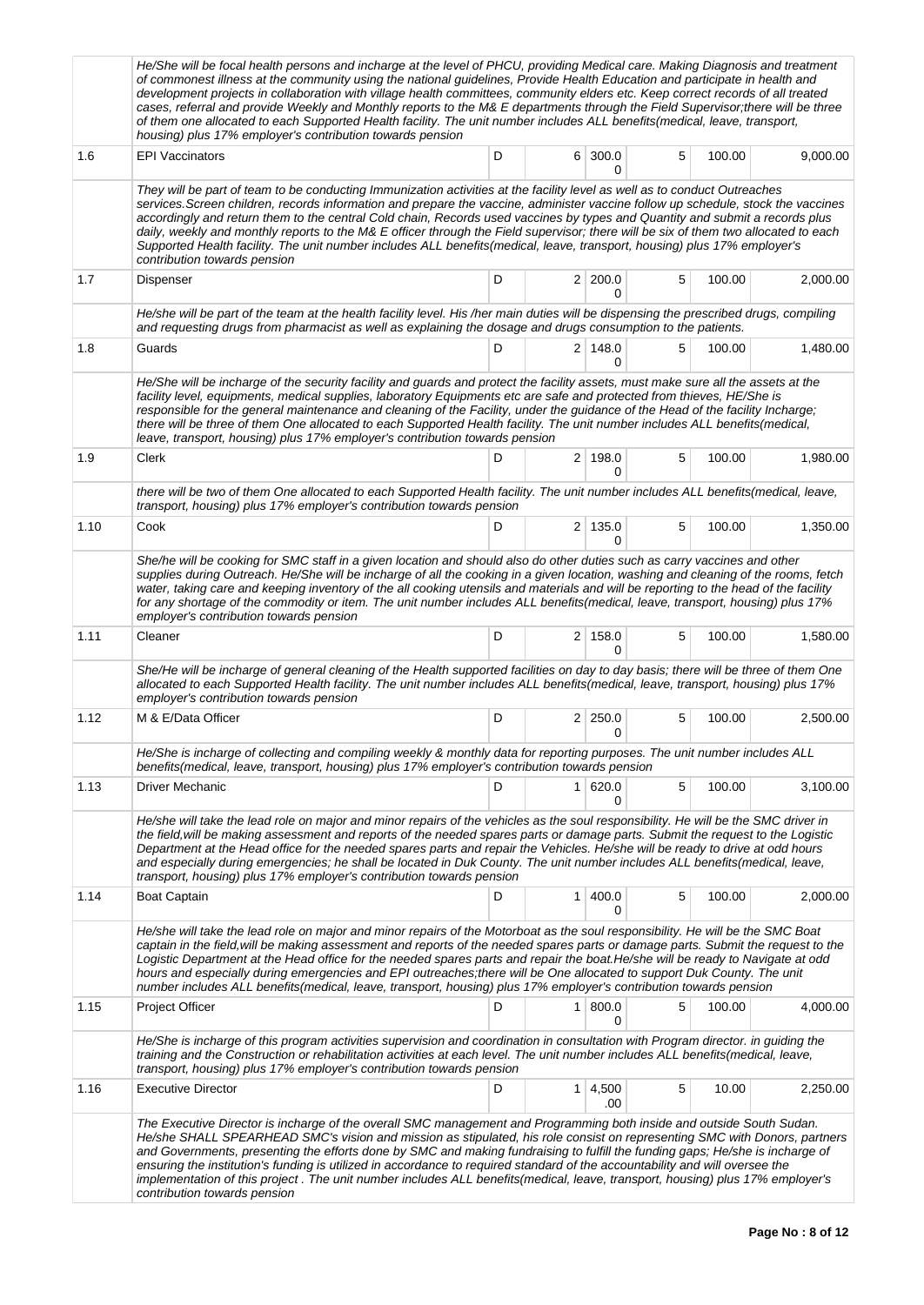| 1.17             | Finance & Grants Manager                                                                                                                                                                                                                                                   | D | 1              | 4,000<br>.00          | 5            | 10.00  | 2,000.00  |
|------------------|----------------------------------------------------------------------------------------------------------------------------------------------------------------------------------------------------------------------------------------------------------------------------|---|----------------|-----------------------|--------------|--------|-----------|
|                  | He shall be in charge of entire SMC's Financial & Grants management including this grant & financial reporting. The unit number<br>includes ALL benefits(medical, leave, transport, housing) plus 17% employer's contribution towards pension                              |   |                |                       |              |        |           |
| 1.18             | Human ressource                                                                                                                                                                                                                                                            | D | $\mathbf{1}$   | 2.000<br>.00          | 5            | 10.00  | 1,000.00  |
|                  | He/she shall be incharge of human ressource recruitment process, making sure the hiring is done according to our mannual and<br>the hired personnel has the necessary credentials.                                                                                         |   |                |                       |              |        |           |
|                  | <b>Section Total</b>                                                                                                                                                                                                                                                       |   |                |                       |              |        | 62,400.00 |
| <b>Equipment</b> |                                                                                                                                                                                                                                                                            |   |                |                       |              |        |           |
| 3.1              | Hospital beds & mattresses                                                                                                                                                                                                                                                 | D |                | 5 560.0<br>0          | 1            | 100.00 | 2,800.00  |
|                  | Based on our current Inventory list, there shall be need to equip each facility with 5 beds.                                                                                                                                                                               |   |                |                       |              |        |           |
| 3.2              | <b>Blankets &amp; bedsheets</b>                                                                                                                                                                                                                                            | D |                | 10 150.0<br>0         | 1            | 100.00 | 1,500.00  |
|                  | Based on our current Inventory list, there shall be need to equip each facility with 5 pcs of blankets & 5 pairs bedsheets.                                                                                                                                                |   |                |                       |              |        |           |
| 3.3              | <b>Examination coaches</b>                                                                                                                                                                                                                                                 | D | $\mathbf{1}$   | 400.0<br><sup>0</sup> | 1            | 100.00 | 400.00    |
|                  | Based on our current Inventory list, there shall be need to equip each facility with 1 examination coach.                                                                                                                                                                  |   |                |                       |              |        |           |
| 3.4              | Delivery beds                                                                                                                                                                                                                                                              | D | 1 <sup>1</sup> | 541.7<br>0            | $\mathbf{1}$ | 100.00 | 541.70    |
|                  | Based on our current Inventory list, there shall be need to equip each facility with 1 delivery bed.                                                                                                                                                                       |   |                |                       |              |        |           |
| 3.5              | Microscopes                                                                                                                                                                                                                                                                | D |                | 2   800.0<br>0        | $\mathbf{1}$ | 100.00 | 1,600.00  |
|                  | Based on our current Inventory list, there shall be need to equip each facility with 1 microscope. We are hiring Laboratory<br>technician which requires Microscopes and others equipments in other to performs theirs duties.                                             |   |                |                       |              |        |           |
| 3.6              | <b>Metallic Shelves</b>                                                                                                                                                                                                                                                    | D |                | 2 400.0               | $\mathbf{1}$ | 100.00 | 800.00    |
|                  | These are going to be use at the PHCC s levels to keep medical supplies protected and safe. The cost is based on the current                                                                                                                                               |   |                | $\Omega$              |              |        |           |
| 3.7              | market rates and our previous purchase of such Equipments.<br><b>Computer Laptop</b>                                                                                                                                                                                       | D |                | 2   900.0             | 1            | 100.00 | 1,800.00  |
|                  | These shall be allocated to Project officer and Executive Director offices                                                                                                                                                                                                 |   |                | 0                     |              |        |           |
|                  | <b>Section Total</b>                                                                                                                                                                                                                                                       |   |                |                       |              |        | 9,441.70  |
|                  | <b>Contractual Services</b>                                                                                                                                                                                                                                                |   |                |                       |              |        |           |
| 4.1              | Rehabilitation of 2 Health facility in Duk county                                                                                                                                                                                                                          | D |                | $2 \mid 2,535$        | 1            | 100.00 | 5,070.00  |
|                  | Rehabilitation of 2 health facilities in Duk county, this is already existing facilities which have major damages as the result of the<br>conflict and we are looking forward to reopen them as the population requested and returned back, there are repairs and particle |   |                | .00                   |              |        |           |
|                  | reconstruction of this building in Duk county.<br><b>Section Total</b>                                                                                                                                                                                                     |   |                |                       |              |        | 5,070.00  |
| <b>Travel</b>    |                                                                                                                                                                                                                                                                            |   |                |                       |              |        |           |
|                  |                                                                                                                                                                                                                                                                            |   |                |                       |              |        |           |
| 5.1              | In country travel Juba-Bor round flights for 3 people                                                                                                                                                                                                                      | D | 3 <sup>1</sup> | 200.0<br>0            | 3            | 100.00 | 1,800.00  |
|                  | this are round trips for the SMC management team during field visit to the project sites, it based on the current commercial flight<br>rate                                                                                                                                |   |                |                       |              |        |           |
| 5.2              | Local Travel, Perdiem, Accomodation, Bor, Duk - during<br>supervision                                                                                                                                                                                                      | D |                | 8 50.00               | 5            | 100.00 | 2,000.00  |
|                  | there shall be 5 round trips per each county during the Implementation peiod, using the current commercial flight rates                                                                                                                                                    |   |                |                       |              |        |           |
| 5.3              | Local Travel, Perdiem, during EPI outreach Bor, Duk                                                                                                                                                                                                                        | D |                | 8 50.00               | 5            | 100.00 | 2,000.00  |
|                  | the perdiem and local trip are based on SMC perdiem policy considering hard to reach areas of implementation such as Touch<br>etc                                                                                                                                          |   |                |                       |              |        |           |
|                  | <b>Section Total</b>                                                                                                                                                                                                                                                       |   |                |                       |              |        | 5,800.00  |
|                  | <b>General Operating and Other Direct Costs</b>                                                                                                                                                                                                                            |   |                |                       |              |        |           |
| 7.1              | <b>Stationaries</b>                                                                                                                                                                                                                                                        | D | 1              | 600.0<br>0            | 5            | 50.00  | 1,500.00  |
|                  | These shall includes stationaries and supplies for both head office & health facilities                                                                                                                                                                                    |   |                |                       |              |        |           |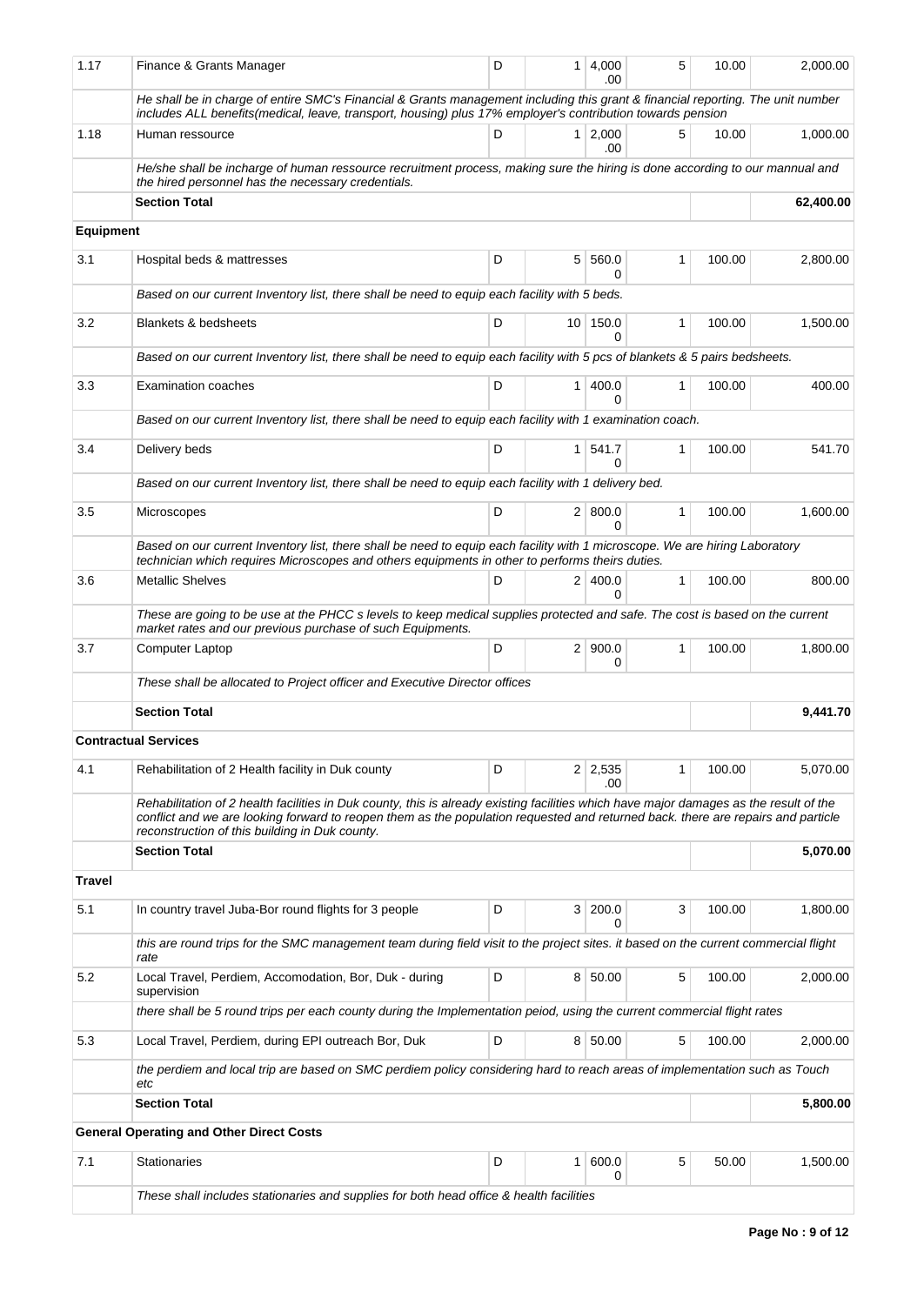| 7.2               | Juba office rent                                                                                                                                                                                                                                                                                         | D | 1 <sup>1</sup> | 2,000<br>.00          | 3 | 40.00  | 2.400.00   |  |  |  |  |  |
|-------------------|----------------------------------------------------------------------------------------------------------------------------------------------------------------------------------------------------------------------------------------------------------------------------------------------------------|---|----------------|-----------------------|---|--------|------------|--|--|--|--|--|
|                   | SMC has satellite Office in Juba to facilitate the coordination and communication with Donors, partners and others institutions                                                                                                                                                                          |   |                |                       |   |        |            |  |  |  |  |  |
| 7.3               | Internet subscriptions                                                                                                                                                                                                                                                                                   | D | 1 <sup>1</sup> | 500.0<br>0            | 4 | 75.00  | 1,500.00   |  |  |  |  |  |
|                   | These shall be charges related to official communications via inter-net in head offices, and cell phones for all head of health<br>facilities under this project                                                                                                                                         |   |                |                       |   |        |            |  |  |  |  |  |
| 7.4               | Bank charges                                                                                                                                                                                                                                                                                             | D | 1 <sup>1</sup> | 400.0<br>0            | 4 | 100.00 | 1,600.00   |  |  |  |  |  |
|                   | These are charges levied to the bank transactions where the funds shall be channelled                                                                                                                                                                                                                    |   |                |                       |   |        |            |  |  |  |  |  |
| 7.5               | Vehicle & speedboat maintenance                                                                                                                                                                                                                                                                          | D |                | 2   800.0<br>$\Omega$ | 5 | 50.00  | 4,000.00   |  |  |  |  |  |
|                   | the field vehicles are of high use on a very rough terrain that keeps them frequently breaking down. 1.e high use of the spares is<br>value at \$1,500 dollars per each vehicle, this are the spare parts for replacement and during repairs (Shock absorbers,<br>tires, injector pump, break shoes etc) |   |                |                       |   |        |            |  |  |  |  |  |
| 7.6               | Vehicle & speed boat fuel                                                                                                                                                                                                                                                                                | D |                | 2 750.0<br>0          | 5 | 50.00  | 3,750.00   |  |  |  |  |  |
|                   | these are fuel, (diesel and petrol)lubricant filters, etc for an estimated 1 vehicles and one motorboat in our operation.                                                                                                                                                                                |   |                |                       |   |        |            |  |  |  |  |  |
|                   | <b>Section Total</b><br>14,750.00                                                                                                                                                                                                                                                                        |   |                |                       |   |        |            |  |  |  |  |  |
| <b>SubTotal</b>   |                                                                                                                                                                                                                                                                                                          |   | 87.00          |                       |   |        | 97,461.70  |  |  |  |  |  |
| Direct            |                                                                                                                                                                                                                                                                                                          |   |                |                       |   |        | 97,461.70  |  |  |  |  |  |
| Support           |                                                                                                                                                                                                                                                                                                          |   |                |                       |   |        |            |  |  |  |  |  |
| <b>PSC Cost</b>   |                                                                                                                                                                                                                                                                                                          |   |                |                       |   |        |            |  |  |  |  |  |
|                   | <b>PSC Cost Percent</b>                                                                                                                                                                                                                                                                                  |   |                | 3.00                  |   |        |            |  |  |  |  |  |
| <b>PSC Amount</b> |                                                                                                                                                                                                                                                                                                          |   | 2,923.85       |                       |   |        |            |  |  |  |  |  |
| <b>Total Cost</b> |                                                                                                                                                                                                                                                                                                          |   |                | 100,385.55            |   |        |            |  |  |  |  |  |
|                   | <b>Grand Total CHF Cost</b>                                                                                                                                                                                                                                                                              |   |                |                       |   |        | 100,385.55 |  |  |  |  |  |